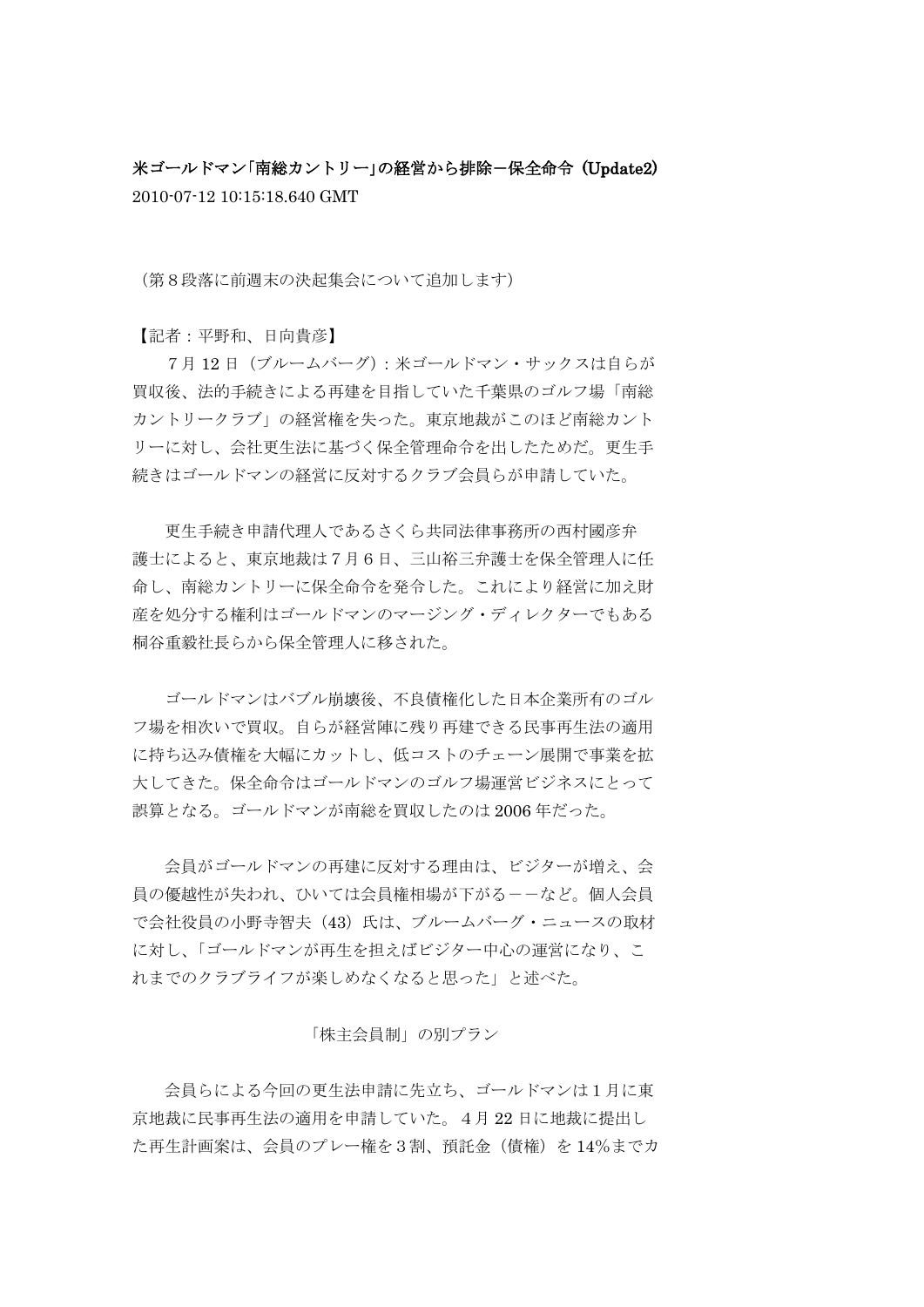ットし、再建スポンサーのゴールドマンが法的整理後に残った南総カン トリーの債務を負担する内容だった。

 しかし、ゴールドマンの再生計画は6月 23 日の債権者集会で否決。 これを受け一部会員が対案として旧経営陣は排除される更生法の申請 に出たのである。ゴールドマンのゴルフ場再建をめぐる騒動はほかにも ある。08 年3月には千葉県の「成田ゴルフ倶楽部」再建で一部会員らが 決起集会を開くなど反対したが、最終的に過半の債権者が承認した。

 西村弁護士は、会社更生法の適用申請に伴い「会員はゴールドマン が南総カントリーをフランチャイズに取り込むことを望んでいない。株 主会員制で再生可能なゴルフ場、自分たちの手で再建を目指していきた い」と述べた。成田ゴルフの問題でも一部の会員側に立った西村弁護士 は会員が主導する「株主会員制」での再建を強調している。

#### 会員らが決起集会

 7月9日夜。降りしきる雨の中、更生手続きによる再建を支援する 会員らは都内で決起集会を開催した。和歌山を含む全国から集まった約 300 人は、西村弁護士らの状況説明に真剣に耳を傾け、自主再建につい て議論した。参加した都内の会社員、小澤行雄氏 (62) は「ゴールドマ ンは営利主義でメンバーを軽視するのでは」との危惧があったという。

 ゴールドマンが買収したゴルフ場の価値は下落する傾向にある。ゴ ルフ会員権売買の明治ゴルフによると、「サントリー・オープン」の会 場で有名だった習志野カントリークラブのゴルフ会員権相場は、03 年の 約 200 万円から現在約 20 万円にまで下落した。

 ゴールドマンは買収したゴルフ場をフランチャイズ化して運営す るアコーディア・ゴルフを 2006 年に上場。現在は同社株式の 45%を保 有する。約 130 のゴルフ場を運営するアコーディアの株価は 06 年 11 月 の上場以来、約 55%下落している。

#### 米SECとの係争

ゴールドマンは預託金を提供する債権者とプレーヤーの両側面を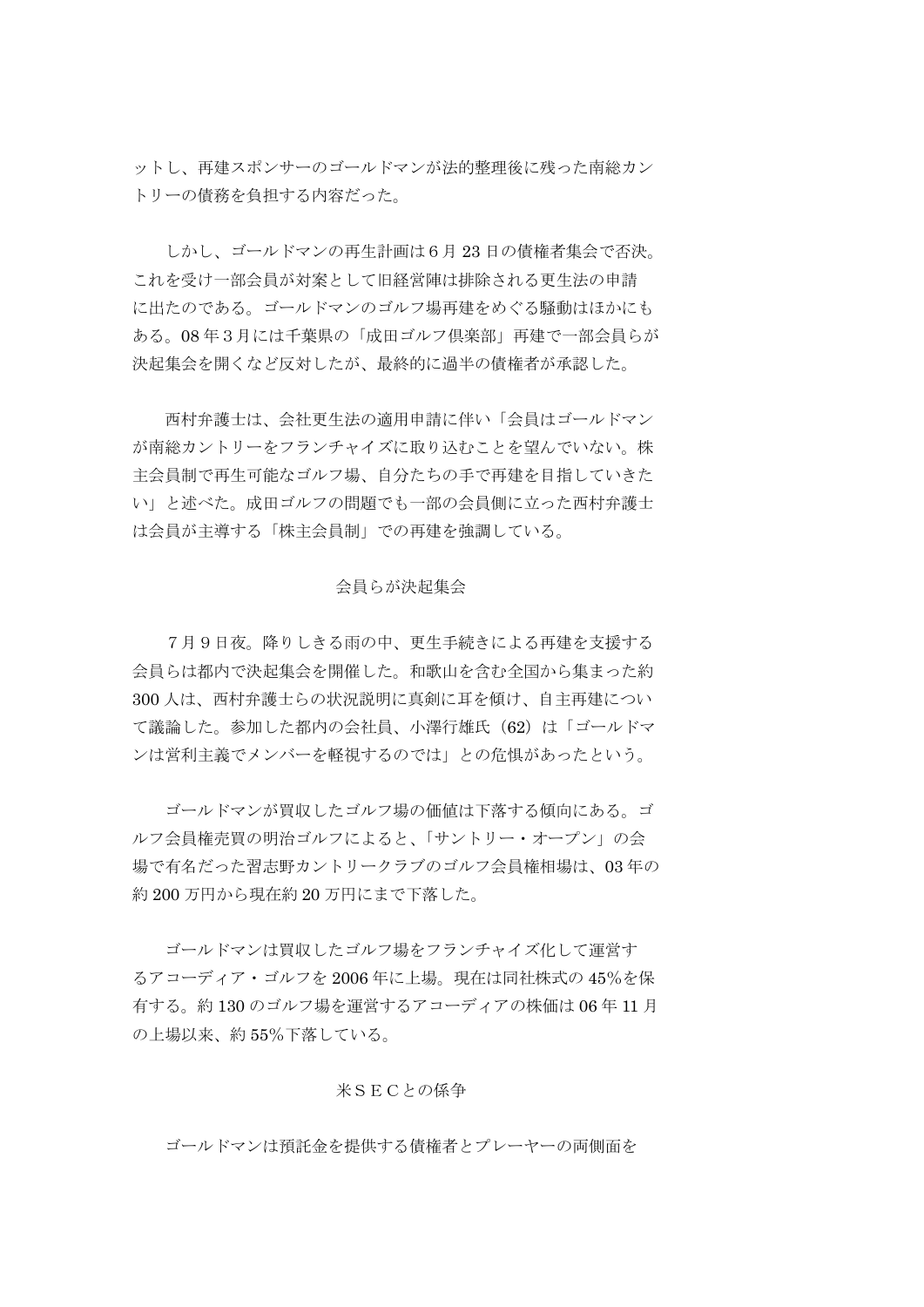持つ個人会員らの反対により南総カントリーの経営権を失った。また、 反対の理由としてゴールドマンの米当局からの訴訟を挙げた個人会員 らもいる。小野寺氏は、「詐欺的行為で提訴されたような会社の下でプ レーしたくない」と述べた。

 現在、ゴールドマンは、米証券取引委員会(SEC)から債務担保 証券(CDO)の組成と販売をめぐり、詐欺的な行為があったとして訴 訟されている。同社は米SECと全面的に争う方向で準備を進めている。 これまで表面化していない同問題の業務への影響は、日本におけるゴル フ場運営ビジネスで顕在化したことになる。

## --Editor: Hideki Asai Kazu Hirano

参考画面:

記事に関する記者への問い合わせ先: 東京 平野 和 Kazu Hirano +813-3201-3220 khirano1@bloomberg.net

 日向 貴彦 Takahiko Hyuga +81-3-3201-7498 thyuga@bloomberg.net 記事に関するエディターへの問い合わせ先: 大久保 義人 Yoshito Okubo +813-3201-3651 yokubo1@bloomberg.net Philip Lagerkranser at +852-2977-6626 Lagerkranser@bloomberg.net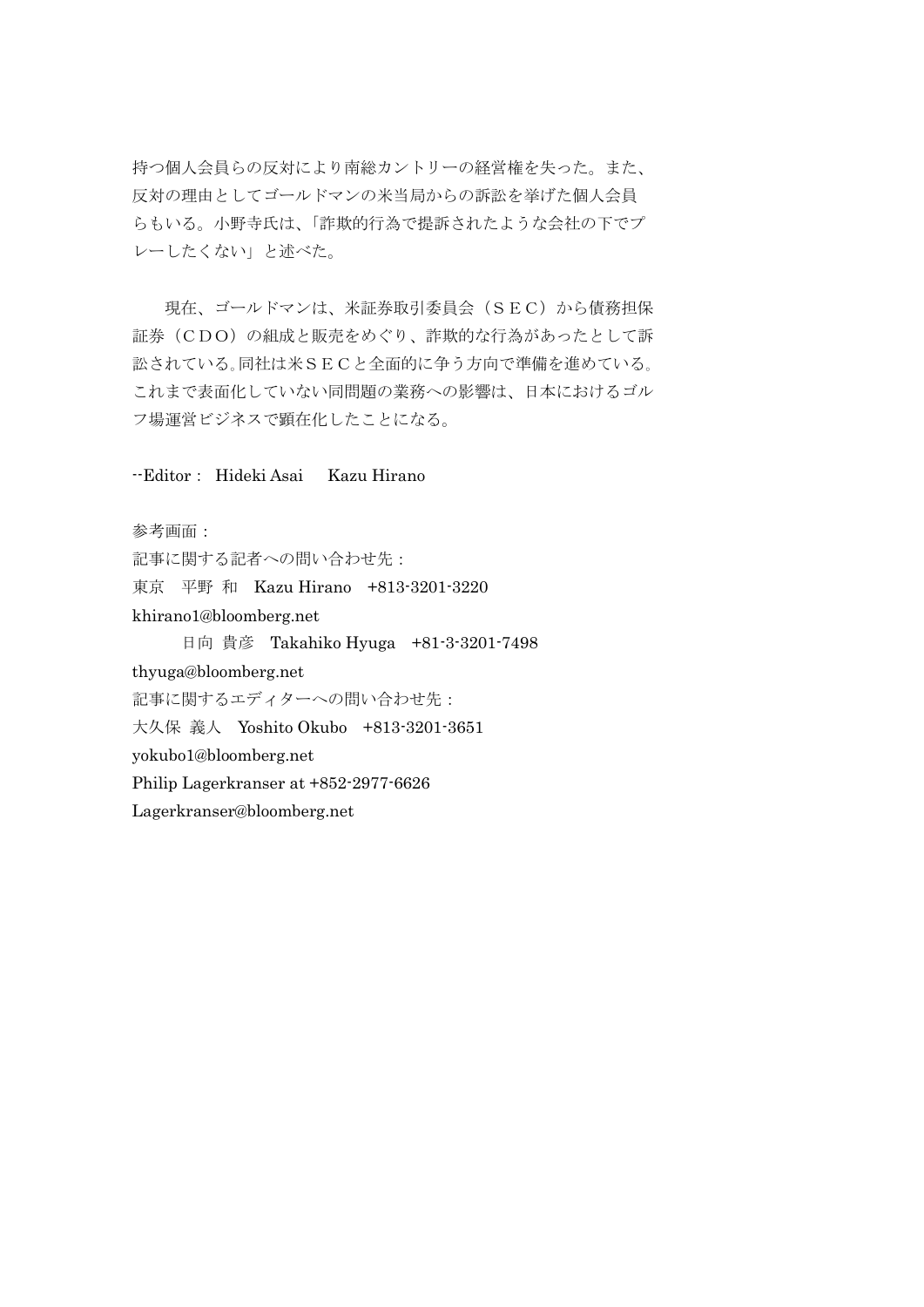# Goldman Loses Control Over Nanso Golf Club in Japan (Update1)

2010-07-12 03:56:09.232 GMT

(Updates with membership price in third paragraph.)

# By Takahiko Hyuga and Kazu Hirano

 July 12 (Bloomberg) -- Goldman Sachs Group Inc. lost management control of bankrupt Nanso Country Club outside Tokyo after a court accepted a petition by members to remove executives appointed by the Wall Street firm.

 The Tokyo District Court on July 6 appointed attorney Yuzo Miyama to take over management of Nanso Country Club, Kunihiko Nishimura, a lawyer representing members, said in an interview. Miyama replaced Shigeki Kiritani, a Goldman Sachs managing director who was overseeing the club's operations.

 Goldman Sachs bought Nanso Country Club in November 2006 and took it into bankruptcy protection in January this year. Members last month voted against a rehabilitation plan proposed by the Wall Street firm, citing concerns that Goldman Sachs would allow more visiting players onto the course, depressing the value of memberships that cost about 1 million yen (\$11,225).

 "We wouldn"t be able to enjoy our club life as we did before if Goldman allowed more visitors to play golf here," said Tomoo Onodera, 43, a Nanso Country member who lives in Yokohama.

 Hiroko Matsumoto, a Tokyo-based spokeswoman for Goldman Sachs, declined to comment on the court decision or say how much the company paid for the club.

### Narita Encounter

 It isn"t the first time Goldman Sachs, the most profitable securities firm in Wall Street history, has found itself at odds with members of golf courses it acquired. In March 2008, the company won approval from creditors for a plan to rehabilitate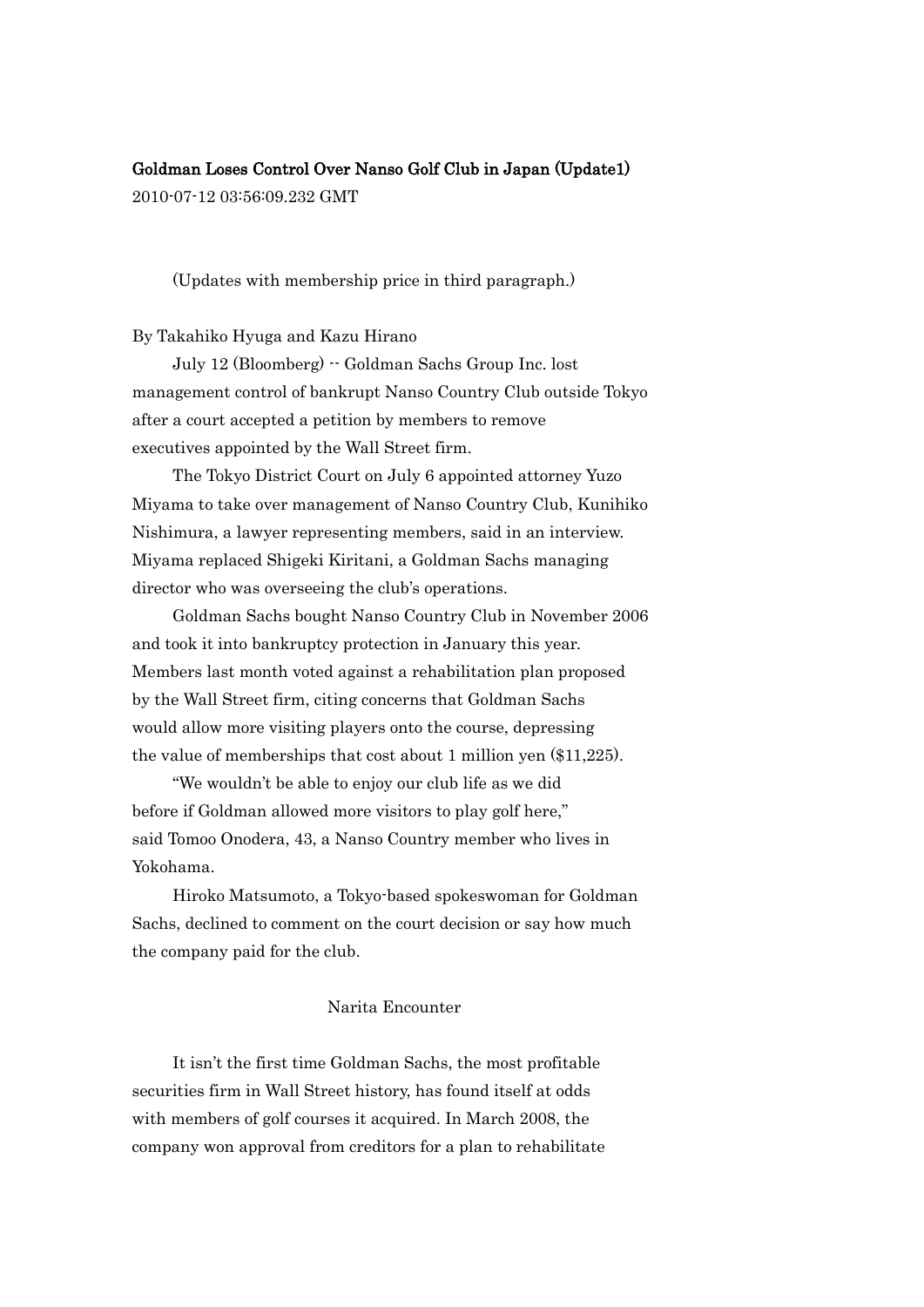Narita Golf Club that was opposed by members. Nishimura, who was a Narita member, led a legal team challenging Goldman Sachs"s plan at the time.

 Goldman Sachs mainly owns golf courses in Japan through its Accordia Golf Co. affiliate, which the U.S. bank took public in 2006 and owns 45 percent of. Accordia, based in Tokyo, owns 130 golf courses in Japan.

 Accordia shares have lost 55 percent since the company went public in November 2006. The company's profit rose 23 percent to 10.4 billion yen in the fiscal year ended March 31, according to data compiled by Bloomberg.

Nanso Country, located about an hour's drive from Tokyo, is a 12,590-yard (11,512-meter), 36-hole course with about 2,600 members. Goldman Sachs, which owns the club through its Bay Wind 2 Ltd. unit, listed 12.8 billion yen (\$145 million) in liabilities in the bankruptcy filing, according to Nishimura. Member deposits accounted for 12.2 billion yen of the debts.

# "Just Another Club"

 Under a so-called revitalization plan dated April 22 and filed with the Tokyo District Court, Nanso Country would borrow from Goldman Sachs to repay debts. The club would repay about 14 percent of members" deposits.

 Some 1,025 club members and creditors out of 1,744 voted against Goldman Sachs"s plan on June 23, according to Nishimura.

 Goldman Sachs on June 23 won approval from members and creditors at nearby Newnansou Golf Club to restructure that club, said Takeshi Koibuchi, an attorney for Goldman. Nanso Country's members are mainly individuals, while Newnansou's are corporate, Nishimura said.

 Nanso members filed a second bankruptcy protection request on June 23, asking the Tokyo District Court to remove Goldman Sachs's managers and to cancel the bank's claims as a shareholder. Under the second petition, the club's members propose to give up their deposits in exchange for shares in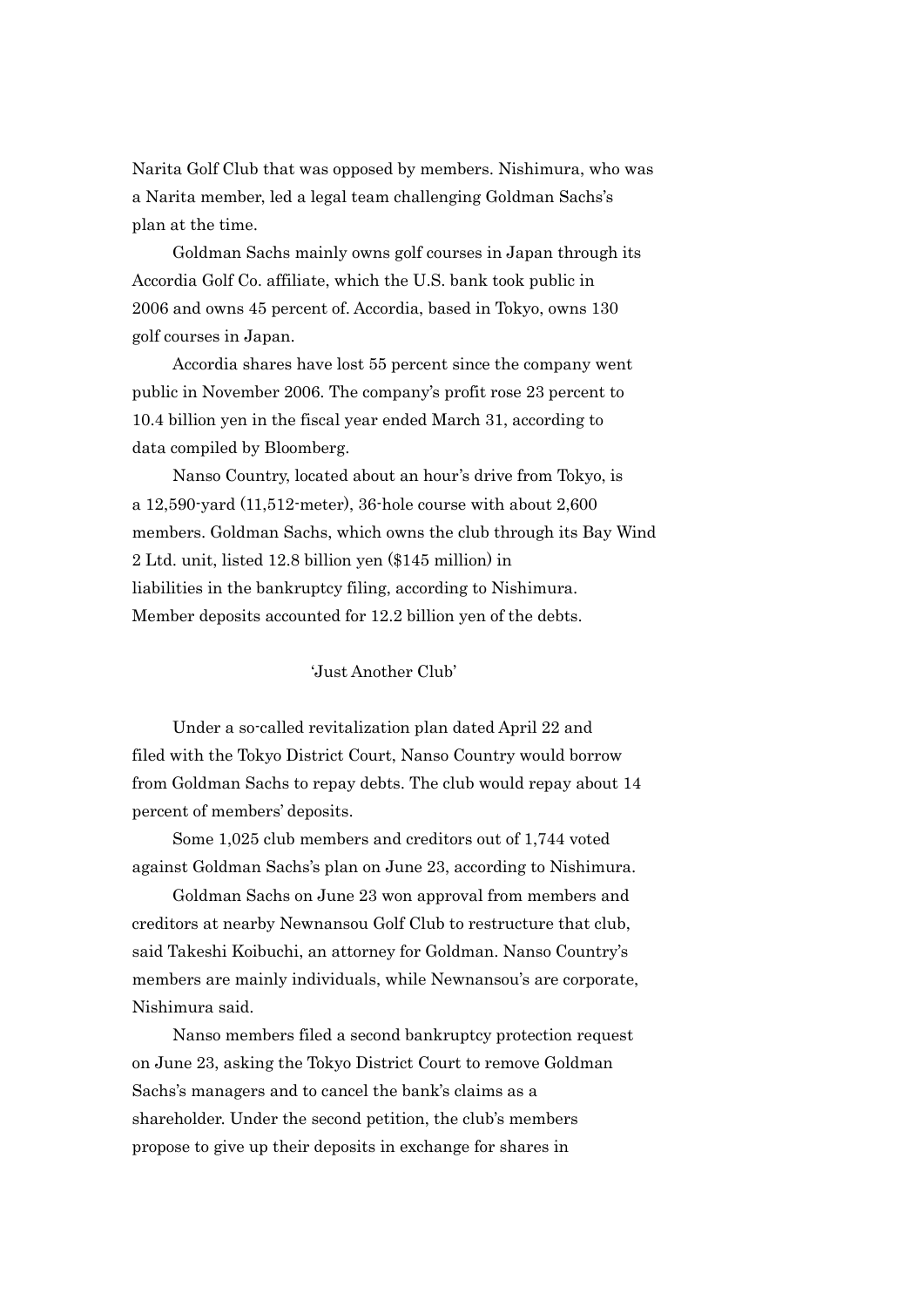Nanso Country, said Nishimura.

 "The members didn"t want Goldman Sachs to integrate Nanso Country into its network, making it just another club in its franchise," said Nishimura, 63. "They are seeking to rehabilitate their golf club by themselves."

# Membership Slump

 Golf membership prices soared in Japan during the 1980s bubble economy, then slumped as the country lurched from one recession to the next. At least 800 golf clubs have gone bankrupt since 1991, according to Meiji Golf, which trades club memberships in Tokyo.

 Asking prices for Nanso Country Club memberships are 1 million yen to 1.2 million yen, while bids range from 350,000 yen to 400,000 yen, Meiji Golf estimates. The value peaked at 16 million yen, according to Sakura Kyodo Law Offices, Nishimura's firm.

 Membership values at Accordia-owned courses have fallen faster than the nationwide average, said Kazunari Tsutsumi, executive director of Meiji Golf.

"Members feel squeezed as Accordia's main aim is boosting revenue as a listed company, not preserving exclusivity," he said.

 The price of a membership at Narashino Country Club, a former host of the Suntory Open tournament, slumped to 200,000 yen this year from about 2 million yen seven years ago, according to Meiji Golf data. Accordia started operating the club in November 2002.

### SEC Case

 "Membership prices at most Japanese courses fell after the bubble economy burst, and we don"t think declines were only because of Accordia," Harue Marumo, a spokeswoman for the company, said in an interview.